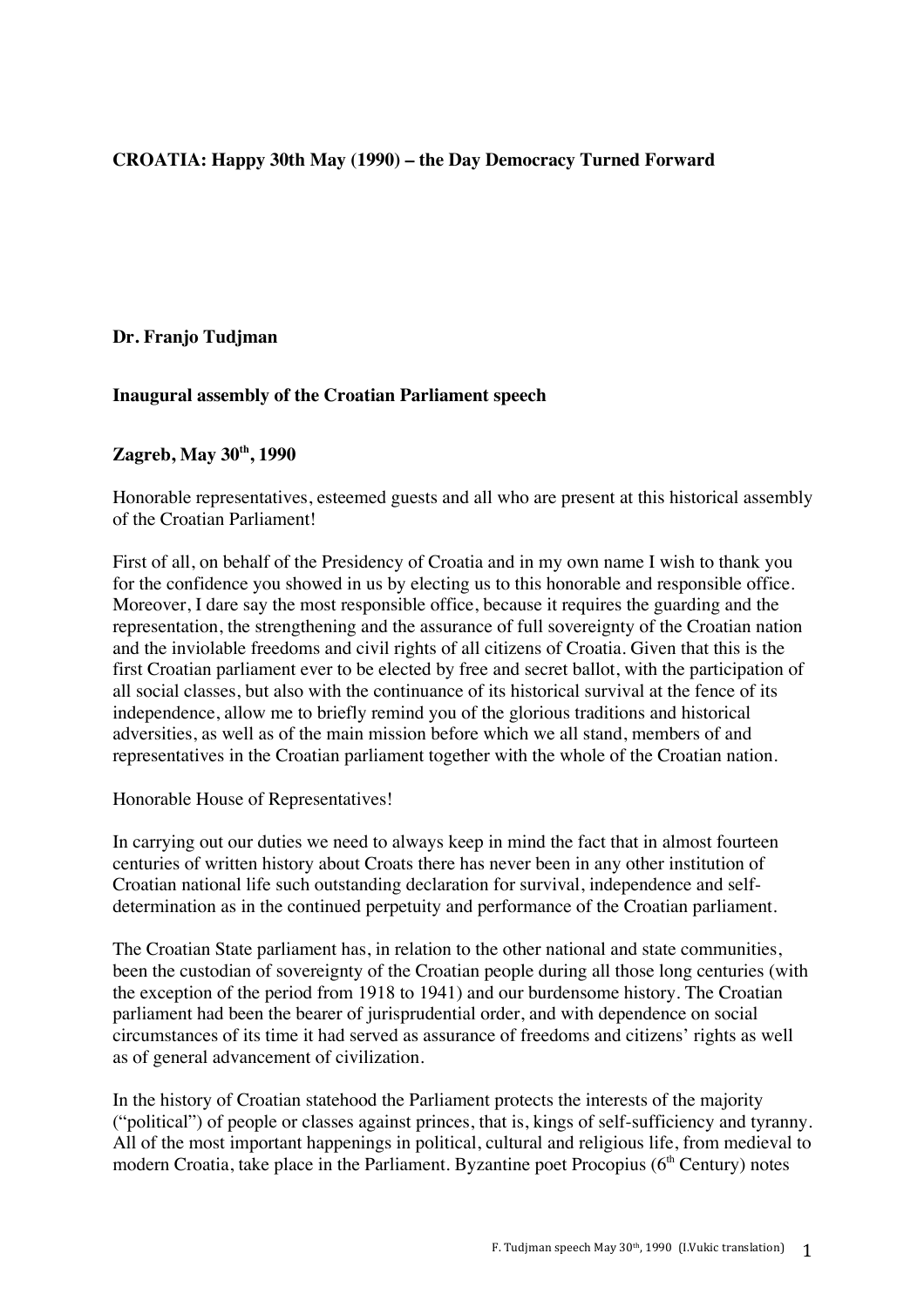that Slavs and Croats "live in democracy from ancient times," solving general business "at joint gatherings." At the assembly in Rizana (804) the Istrian Croats demanded that the new Frankish authorities respect their native rights in relation to newcomers. At the field of Duvno "all of the common people of the land" were present for the coronation of King Tomislav (925). King Dmitar Zvonimir was solemnly crowned in Solin basilica (October 1075) after the people and the clergy had "in agreement, elected him as King of Croatia and Dalmatia" at the assembly in Solin. Further, Petar Kresimir IV at the assembly in Sibenik (1066), and Dmitar Zvonimir at the assembly in Knin (1087), endowed with royal freedom Zadar's Benedictine abbey, that seat of spirituality, culture and education of the Croatian medieval era. At Bilino field (near Zenica) state church assembly (April  $8<sup>th</sup>$ , 1203), in the presence of governor Kulin, Papal legate and numerous people settled the conflict around the phenomenon of Bosnian heterodox Christians. Even after the Croatian Kingdom was tied to Hungary in a personal union (1102 - 1526), then with the Habsburg crown (1527 - 1918), the Croatian Parliament and the Croatian Governor were the bearers of national sovereignty and defenders of statehood of the Triple Kingdom of Croatia, Dalmatia and Slavonia, even when they were territorially disconnected.

## **Debates at the highest levels of European civilization occurred in Croatian parliament…**

Historical sources note the sitting of the Slavonian parliament (Congregatio regni Slavoniae) 1273, which represented the interests of the Croatian North, while the Croatian parliament (Congregatio regni Croatiae) held in 1351, in Podbrizani within Lika county, spoke about the interests of the Croatian area south from Gvozd. Both parliaments assembled together in 1533, and from 1557 the Parliament operated as a unified Croatian Slavonian Dalmatian Parliament. The Parliament was a class-based assembly (representatives of Aristocracy and Church) until 1848 and, hence, until 1918 it was a representative body of the people, albeit with electoral limitations.

Opposing the constant tendencies from Vienna and Budapest to turn the personal union of Croatia with Hungary and Austria into reality, i.e., that the ties to the joint crown were being abused with the aim of imposing German and Hungarian supremacy and dominance, the Croatian parliament and the Governor held onto the well-known principle: Kingdom does not impose laws upon Kingdom (Regnum regno non praescribit leges). Certainly, this initial viewpoint never lost its capability to defend the Croatian state sovereignty. Its effectiveness, though, in the past and present, has depended upon general circumstances, but also upon the wisdom and determination of the men who sat at the head of Croatia. The Croatian Parliament had been the highest legislative and administrative body during the time of the union with Hungarian and Austrian countries. The Croatian Governor, whose position was equal to that of viceroy in other countries, convened the Parliament. The Parliament passed laws independently and autonomously; confirmed Croatian citizenship; prescribed taxes and managed all financial affairs, customs, trade and traffic; and attended to administration of justice, teaching and education; but also it took care of territorial integrity and defense of the Croatian homeland by calling for recruitment into the army and appointing commanders of the Croatian army.

The fact that until 1845, and partly until 1847, Latin was spoken in the Croatian Parliament indicates that Latin, as the universal language of educated Europe, was a barrier to the hegemonistic attempts to impose German and Hungarian as official languages in Croatia, and that debates in Croatian parliament were held at the highest of levels of European civilization.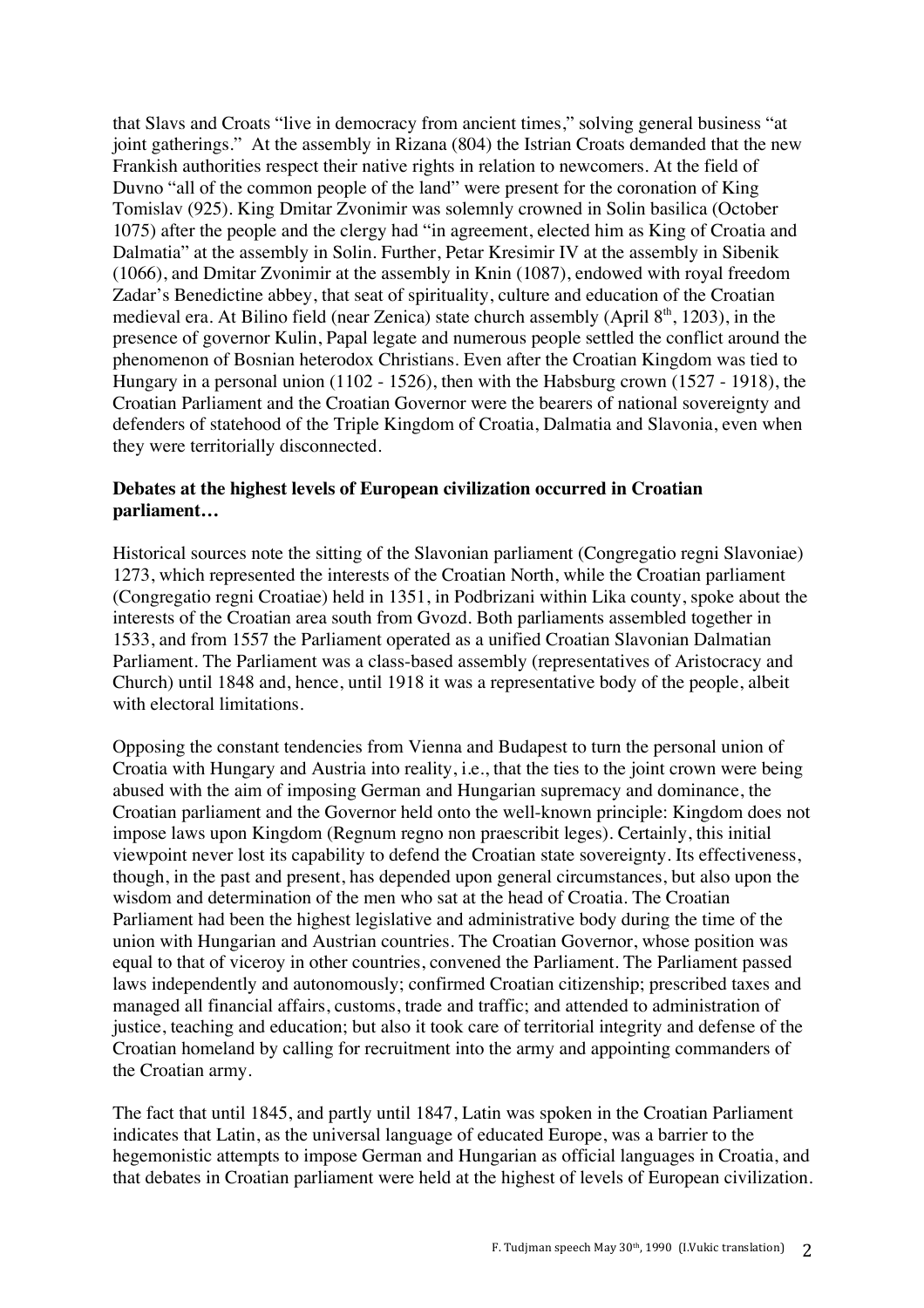When on October  $29<sup>th</sup>$ , 1918, Croatian Parliament severed "all former public law relations" and ties between the Kingdom of Croatia, Dalmatia and Slavonia on the one hand, and the Kingdom of Hungary and the Austrian Empire on the other," at the same time it transferred the executive but not the legislative power to the National Assembly of the State of Slovenes, Croats and Serbs. And given that the Croatian Parliament never ratified the act of unification of this state and the Kingdom of Serbia, from December 1st, 1918, into the Kingdom of Serbs, Croats and Slovenes, this act was considered as unconstitutional by all pro-Croatian state parties and as calculated to destroy the historical Croatian state sovereignty. The total history of the Kingdom of Serbs, Croats and Slovenes (1918 - 1928) and Yugoslavia (1929 - 1941) occurred in the shadows of the Vidovdan centralistic constitution, passed in the Belgrade Congress in 1920 against the will of the Croatian people, and the constitution about the Republic of Croatia that was brought down by the elected presidency of the Croatian people, headed by Radic, at a party meeting as the Croatian Parliament had been dissolved. Hegemonic forces that caused increasingly deeper political crises by insisting on centralistic Unitarian order in Yugoslavia (*Kingdom of*), were forced to give into the same just before World War II. However, agreement between Macek's leadership and Prince Pavle and Cvetkovic about the creation of Banovina Croatia (*Croatian Dominion*) and the restoration of the Croatian Parliament not only came too late, but it was not accepted by the majority of the Serbian political parties who could not come to terms with the idea of the federalization of Yugoslavia. The consequences were in all that had happened during occupation and revolution.

The Croatian Parliament restored during Pavelic's NDH (*Independent State of Croatia*), which followed and shared the destiny of the Axis fascist powers and Hitler's European order, could not – of course, fulfill the task as the bearer and guardian of the Croatian state sovereignty. That historical role, in World War II circumstances, was taken over by ZAVNOH (*The National Anti-Fascist Council of the People's Liberation of Croatia*), as revolutionary Parliament, establishing the Federative State of Croatia, within the framework of AVNOJ (*Anti-Fascist Council of the People's Liberation of Yugoslavia*) principles pertaining to the right of every nation, including Croatian, to self-determination and secession.

With the establishment of the Federative State of Croatia during the anti-fascist war, Croatian people found themselves on the side of the victorious democratic forces of U.S.A., Great Britain and U.S.S.R. There cannot be any doubt that this was a precondition for the international recognition of ZAVNOH and AVNOJ decisions to join Istria, Rijeka, Zadar and the islands to the Croatian homeland, likewise for the post-war constitutional regulation of the sovereignty of the Croatian Parliament.

Likewise, there can be no doubt that the one-party Communist system was the main barrier for true recognition of the Croatian and every other people's right to self-determination and secession, the right which was proclaimed in all post-war constitutions of SFRJ (*Socialist Federative Republic of Yugoslavia*). There can also be no doubt that such constitutionally guaranteed, in reality denied, and internationally recognized right, offers a legal starting point for the realization of full state sovereignty of Croatia. And, on the basis of total historical experience, that of the earlier history and all that occurred from 1918 as well as from 1945 to the most recent in 1974 alike, the latter can only be realized on confederative foundations, as an alliance between free and sovereign states. We refer all those who cannot find a model for such a confederation to the modern example of creating the European Union.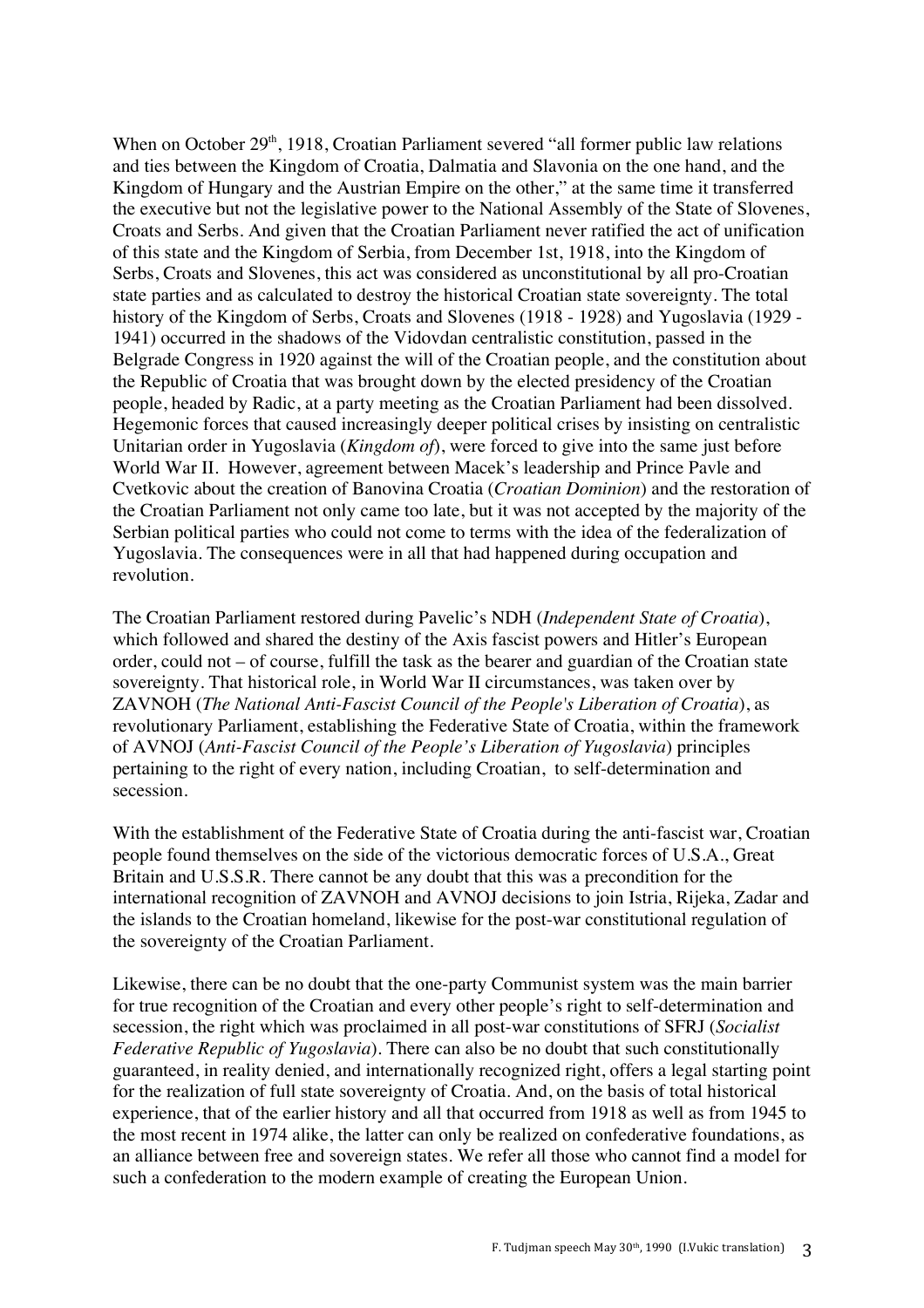#### **Calling upon the ultimate prudence and deliberation…**

Honorable representatives!

With democracy's magnificent victory, which enabled the assembly of the composition of Croatian Parliament such as this one, a spiritual climate almost requiring big solemn words has been created.

However, the conditions under which we live, the circumstances which surround us, especially the tasks that are before us, do not permit glittering triumphalism nor big and easily given promises. Nevertheless, calling upon ultimate prudence and deliberation we are far from every despair and pessimistic despondence. Although we have walked only a short part of the road to parliamentary democracy, it was crucially important, the first step in the return of the Croatian people and their state to the civilized, political, cultural and economic tradition of Europe.

We need to acknowledge all the participants in the recently conducted free elections, as well as those in the current government, all in opposition who will replace those in government, or stay in opposition, for the peaceful and dignified – we could indeed say enviable – way in which the elections had proceeded. Croatian Democratic Union (HDZ) has won the majority of votes in all three houses of parliament and also the majority in more than two-thirds of local district assemblies. This, in itself, means that along with victorious glory, the honor to carry the heaviest part of the burden in the clearing of the impervious, thickety state of crisis left to us by the one-party system is bestowed upon HDZ. But, the remaining parties that have, as a result of the electoral competition, secured the "more comfortable" seats in the parliamentary opposition cannot avoid their part of responsibility, either. That is, rules and traditions of parliamentary democracy do not give the winner all the rights of a victor, nor do they classify the defeated into powerless losers, as it used to be during the one-party autocracy.

The results of Croatian elections are as remarkable as they are binding. With the free will of the people that was expressed in the most democratic way known to the modern world: at direct, secret, multi-party elections, the legislative power (and the right to appoint executive authorities) has been bestowed upon the party which has, on its program banners, emphasized the centuries-old aspirations of the Croatian people: to be free and to be his/her own self on his/her own land. That, in the spirit of generally accepted principles of modern humanity, the people have unimpeded right to national independence and an inviolate right to selfdetermination, which includes the right to a modern, independent state and to secession from other nations and state formations or to association with others in accordance with their life's interests. On this occasion, and in this place, it's important to emphasize that the fundamental aspirations for achieving democratic rights of all citizens and the sovereignty of Croatian people were present in the program demands of almost every party participating in the elections. Also, it needs to be mentioned that the world, which due to ignorance or wrong judgments of circumstance, but with deep curiosity, observed the elections in Croatia, was quickly convinced that the elections manifested a political maturity and wisdom of all participants, as well as the resolve of all the citizens and the whole of the Croatian nation to secure human rights for all citizens and national and state sovereignty of the Republic of Croatia through democratic elections. Moreover, not only the impartial but also the biased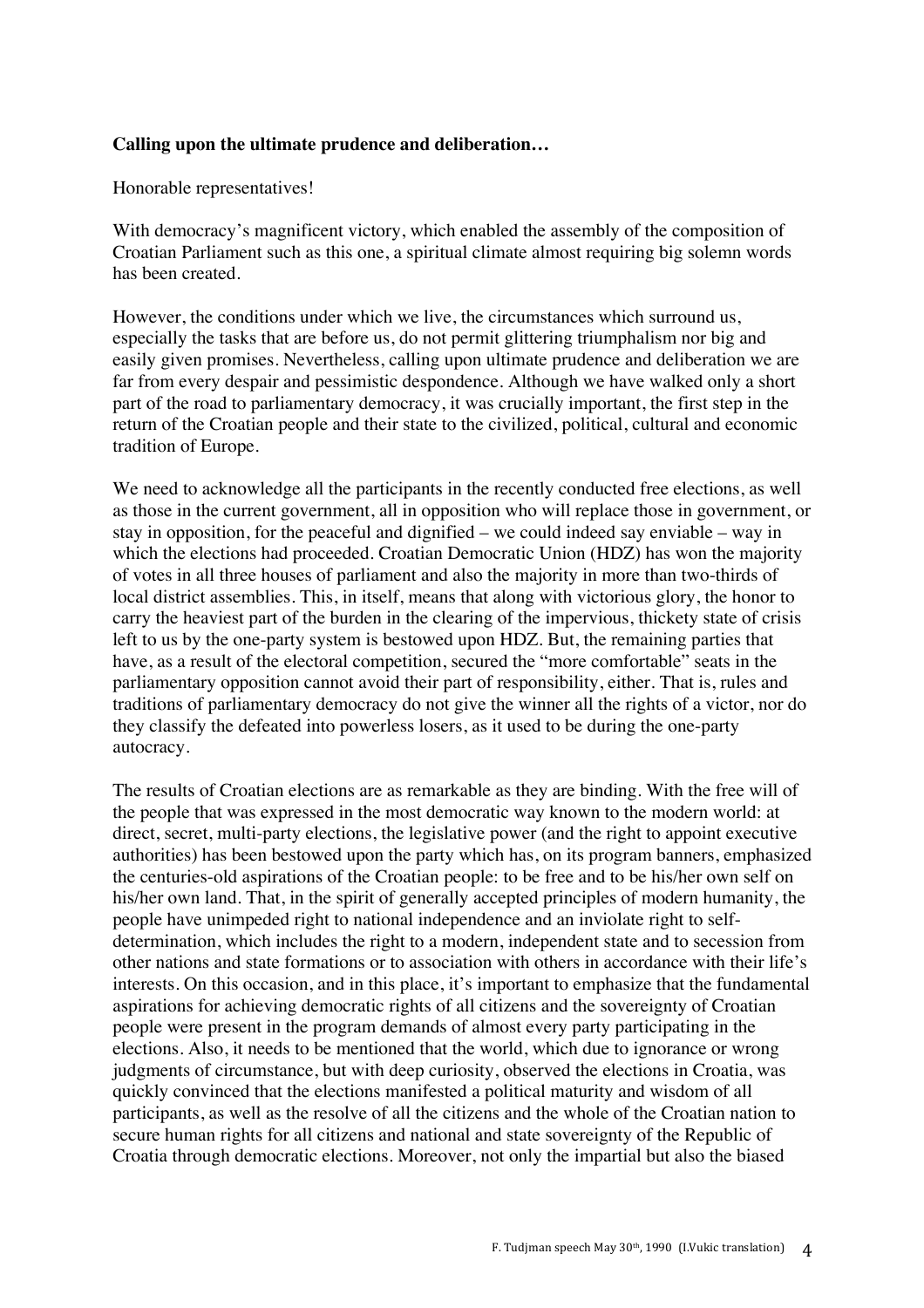observers came to the realization that the elections in Croatia marked one of the shiniest victories of democracy within the frame of removing the existing Socialist one-party system.

Meanwhile, now that elections are behind us, it's time that we turn all our vision and thoughts toward today, tomorrow and the future. If we had in our democratic goals proclaimed radical changes in all spheres of spiritual and material life, that does not mean that we are for disintegration, or even less for the destruction of that which has its justification in a democratic system, or that which can be turned through adjustments into general benefit. We have not received much goodness in the total inheritance from the previous government, but that does not mean that everything they leave us is without any value. That follows from the mere fact that the period of the old government was long lasting. All three generations had suffered, worked and created under its wings. Along with all the failures, it also has to leave positive consequences and trails, which cannot and must not be exposed to entire eradication.

The problems facing the new government are many, complex and tangled, from local communities and municipal councils, to the Parliament, the Government and the Presidency. Within a short period, they will parallelly need to solve many problems of life's importance which other European and Western countries solved half a century ago, or even half a millennium ago. Let's mention only the important ones: proprietary relationships and economic life; constitutional order of pluralistic civil society with the appropriate government system modeled on countries of the free world; modernization and revalorization of public services, especially science and culture, teaching and education, health and social welfare, administrative services and public activities (information, journalism, Radio and TV), etc.

Numerous very complex problems have accumulated in all of these areas, and without solving them in their reciprocity there can be no exit from the crisis, or real progress. And a great deal of talent and knowledge will be needed, determination and deliberation, but before everything and above all we would rather direct our efforts toward correct paths and lasting solutions. Personally, I am an optimist. I begin with a strong realization that in the public and among us who are taking up the burden of this enormous responsibility, the conviction that we need not start reinventing the wheel is prevalent. When we search for solutions to our developmental problems we need to utilize worldly experiences, especially those of the countries of the free world, always as guiding thought and stimulating core, and very often as an unmistakable ideal for quite definite solutions.

## **All changes must be implemented with consistent respect of principles of the rule of law government system …**

#### Respected Assembly!

We live in an exciting and turbulent time. In a time that is filled with many openly present threats and insidious dangers. Many contemporaries were, and some still are, possessed by the nightmare of all kinds of hazards preying upon us along all our roads toward democracy and national sovereignty. Instead of tragic faintheartedness and passive feelings of impasse, I have personally always been more inclined to discovery and noticing those big chances that hid in that dramatic time and in the breaking point of a historical period. History has already given us the answer, which says that we were in the right when we did not want to reconcile with the prospect of continuing as an object of foreign politics and when we consciously took the risk in becoming the recognized subject and creator of our own destiny.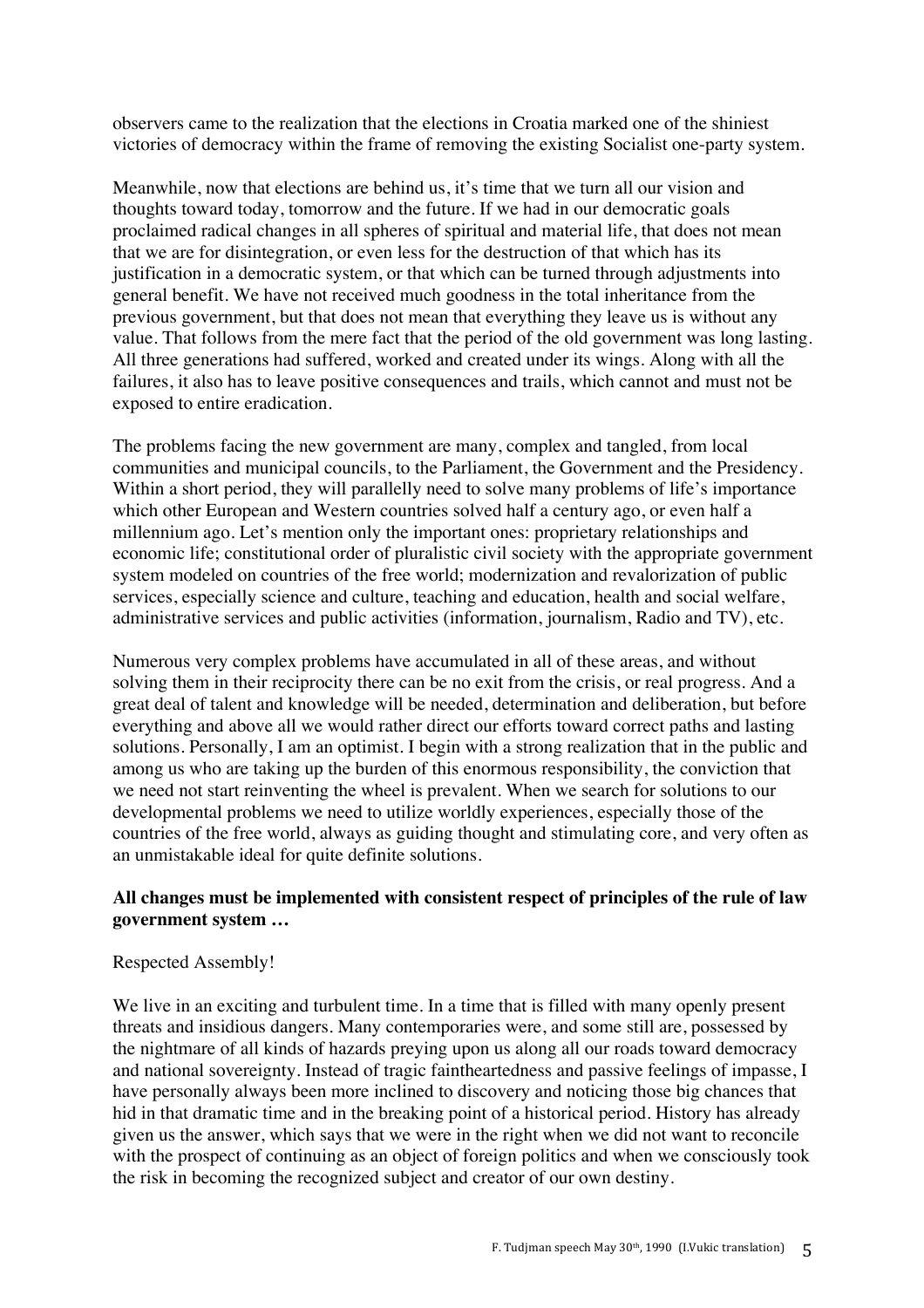Although the generation I belong to is used to dangers and challenges of our time, only a small number could follow the spirit of today's time. The same applies to the post-war generations who lived in peace but in limited freedoms and restricted incentives for creativity due to the terror of the Bolshevik totalitarianism. Those are the reasons why today we are once again, so to speak, at an historical beginning. Finding ourselves at this crossroads and burdened by the load of the past, we are, nevertheless, also richer for many experiences – albeit mostly negative – of life's importance, such as political and economic and all other experiences.

According to my personal persuasion, the first and the most important task of the new democratic government in Croatia should be the creation of all spiritual, material and legal preconditions for the sense of legal civil and national security of all its citizens, for peace and trust among them. Not only the big scriptwriters from the opposing and especially hegemonic Unitarian and dogmatic camps, but also all those people who are tied to the past and who are confused by democratic movements and traditions to which they are not accustomed, do and will do everything in order to obstruct the realization of our goals, to inhibit and compromise the introduction of the rule of law system, order, work and morality. Luckily for us, and them as well, they must quickly come to understand the general internal and international circumstances, especially the omnipresent unavoidable collapse of the real Socialist system that will render their scenarios as futile historic anachronisms. That, of course, does not mean that we can afford to underestimate the dangers from different forms of threats, blackmail and even provocation which come our way almost daily from anti-Croatian and anti-democratic lairs and headquarters. On the contrary, that has to motivate us even more to jointly, all of us, and each individually, do everything so that reason, freedom and progress conquer passions, the rage of darkness and backwardness.

#### Respected ladies and gentlemen!

New circumstances, especially significant social and political changes, always confuse and even bewilder people. In their minds, enthusiastic hopes and ominous anxieties entangle and conflict. Our initial tasks, through mindful steps and decisions of legislative, executive and judicial authorities, must be to ensure that all citizens and residents have normal conditions for free enterprise and creativity, legal and civic security, work, savings and free life in the civilized system modeled upon democratic countries of the modern world.

We cannot, nor do we want to, guarantee to anyone some absolute equality or general social prosperity regardless of his or her abilities and work results. We just want to create equal preconditions for all, without discrimination, but to also ask for equal responsibility from all in the fulfilling of their legal obligations and in the respect of the rule of law system. With that in mind, I would like to emphasize that we should not count on any political "solidarity," but, on the contrary, on creative, principle critique, from the benches of the parliamentary opposition and also from the intellectual ranks in all areas of social and intellectual life. We do not want to create or encourage any obedient subjects, intellectual adulators and flattering careerists, nor blinded political opponents or helpless haters, but responsible professional intellectuals and scientifically professional institutions who would, with their critical and positive intellectual creativity, contribute to the prosperity of their own people and to the general advancement of society in which they live and function.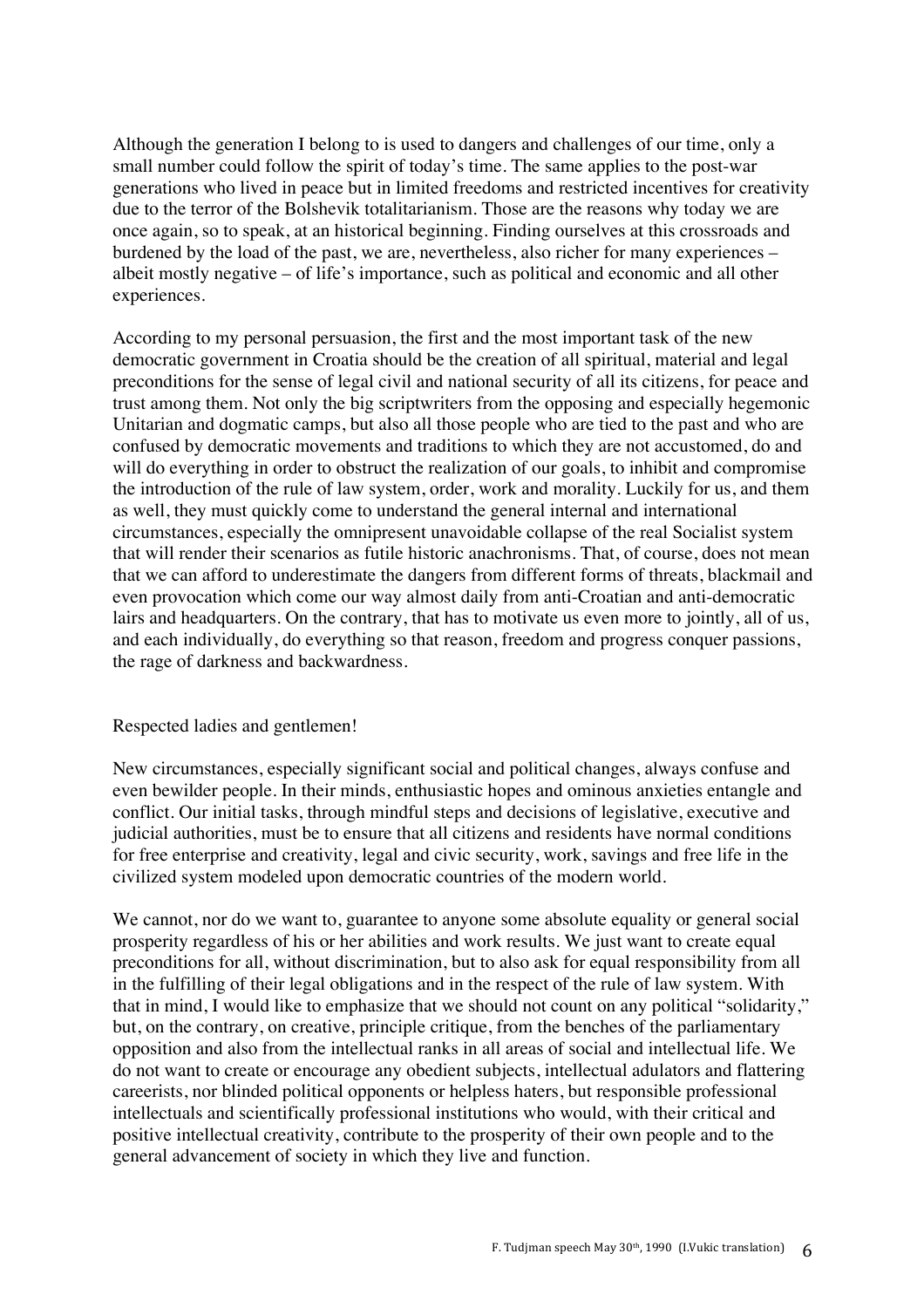The implementation of normal transference of government, i.e., replacement of the politically operational (functional) layer of the former one-party system, cannot be considered as any kind of revengefulness. That, of course, also goes for the de-bureaucratization of government administration within the modernization and democratization of superfluous institutions and supernumerary public servants. All changes must be implemented with consistent respect of principles of the rule of law government system, and all criminal proceedings and breaches of authority will be subsumed into the laws of our rule of law state system.

## **In European integration Croatia must ensure its independence and faster progress…**

Honorable representatives and parliamentary officers!

At the end of this inaugural address, allow me to endeavor and put forward, in the briefest of points, some of the most urgent and immediate tasks that stand before the new democratic government of Croatia.

- 1. New Constitution of the Republic of Croatia. The fundamental determinants of the new Croatian Constitution have been set in advance through the plebiscitary declaration of Croatian people for democratic freedoms of citizens and for state sovereignty at recent elections. Best-known people from the political and scientific life will be included into the Constitutional Commission. The new Constitution of Croatia must be free from all ideological dissents; it must be based on experiences of creating a Croatian state and in the spirit of the most democratic traditions of modern Europe and North American reality and science of law.
- 2. Regulating the new constitutional position of Croatia in Yugoslavia. Given that we need to start from the fact that Croatia is situated in the system of Yugoslavia, which is a recognized member of the international order, we are prepared for negotiations with the representatives of the other nations of SFRY and federal bodies for the purpose of contractual regulations of mutual relations. Based on the totality of historical experience we hold that the state sovereignty within the community of other nations of SFRY can only be secured on confederative foundations, as is a contractual alliance of sovereign states.
- 3. Inclusion into Europe and Europeanization of Croatia. Simultaneous with democratic transformation we need to undertake all necessary steps for Croatia to be included into the European Union as soon as possible. For centuries, Croatia has been a constituent part of the Western European (Mediterranean and Central-European) culture. Even when it did not have a full political state subject status, Croatia was inseparably connected to the Western European civilization. The contribution to European life several centuries ago, as well as through later history, by Croatian Latinists bears loud witness to that fact. The return to that cultural tradition must be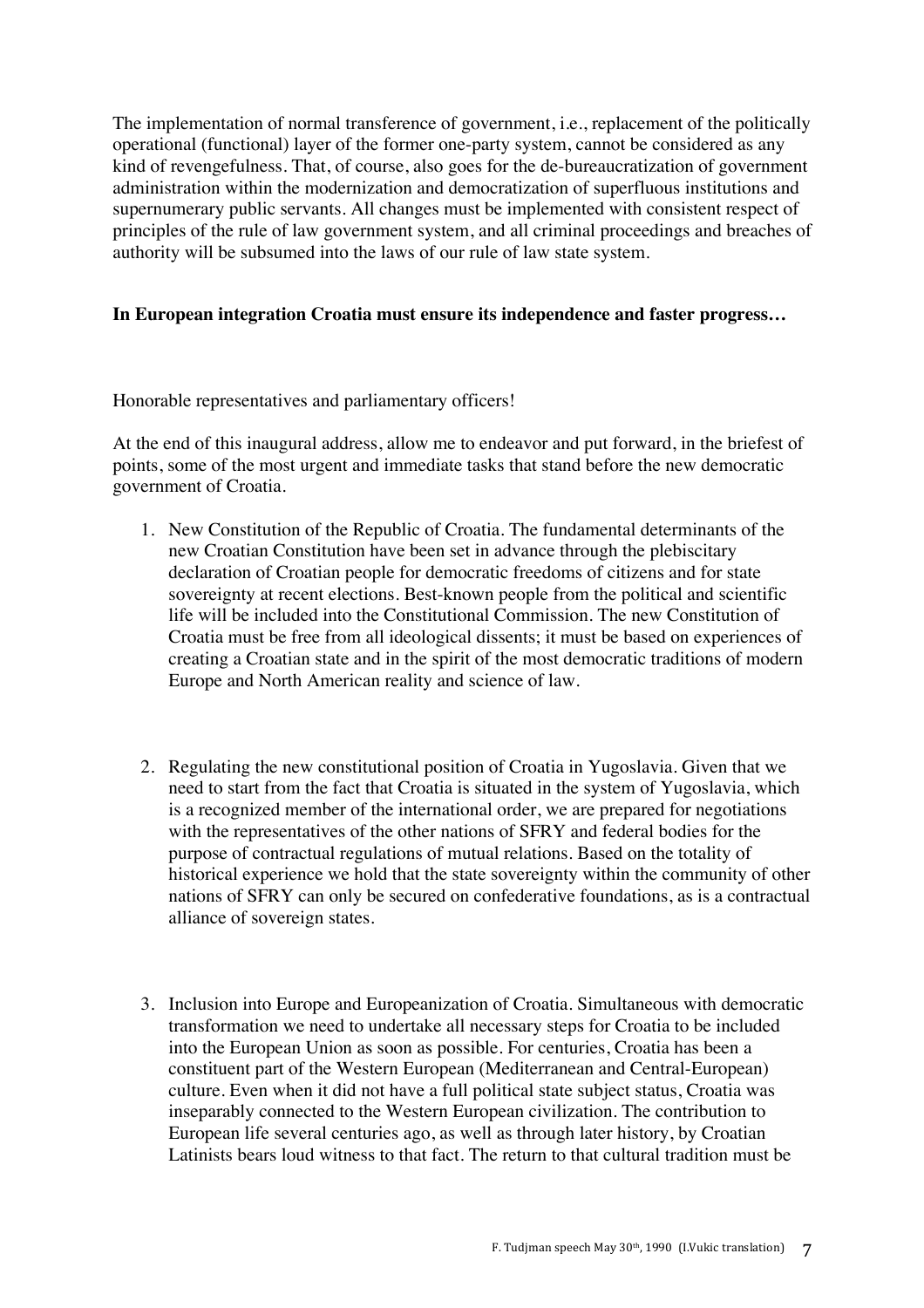multilayered. In European integration Croatia must secure its independence and faster progress.

- 4. The establishment of the rule of law system in a state and the modernization of government administration. Consistency in distribution and responsibility of legislative, executive and judicial powers is a precondition of every genuine democracy. Thorough de-politicization of the judiciary and ensuring its absolute independence is among our first tasks. De-bureaucratization and modernization of the entire government administration requires organizational reform, and personnel and technological update.
- 5. Spiritual renewal. The democratic movements within the period of the implementation of the first free elections have led to a kind of spiritual revival of the Croatian national pride. The declaration by the enormous majority of Croatian people of choosing the HDZ program goals had, in reality, marked the ending of that "civil war" which had lasted in Croatia since the time of World War II. The victory of the democratic spirit and unity between all Croatian citizens, regardless of their past and their views, has created the preconditions for the removal of all fatal divisions. Finally, divisions of people into first- and second-grade citizens, into conquerors and conquered, into suitable and unsuitable, into trustworthy and enemy, must disappear. We aspire to create a society in which human and work abilities, citizenship and moral virtues, and not origin and attitudinal orientation, will determine the position and value judgments about an individual in society. Beside that, we want to build the genuine democracy in which the rule of the majority will mean the protection of the minority.
- 6. Radical changes to proprietary relationships and economy. Our democratic government is accepting Croatia in which there is a concerning state of economic impoverishment and general lagging behind Europe. It is necessary to find ways out of public ownership and create conditions for legal and financial security of all economic entrepreneurial projects, as soon as possible. In order to find the most favorable and the fastest solutions for changes in proprietary relationships, for the needed denationalization and re-privatization, for an effective tax system and bank and exchange operations, we need to, along with all our own experts, engage competent foreign professionals.
- 7. Demographic revival. The former total politics of the past several decades have brought the Croatian national being into a state of demographic endangerment. Beside the change in the spiritual political climate it is necessary to undertake urgent and purposeful steps towards preventing further emigration of our citizens as well as toward increasing natality.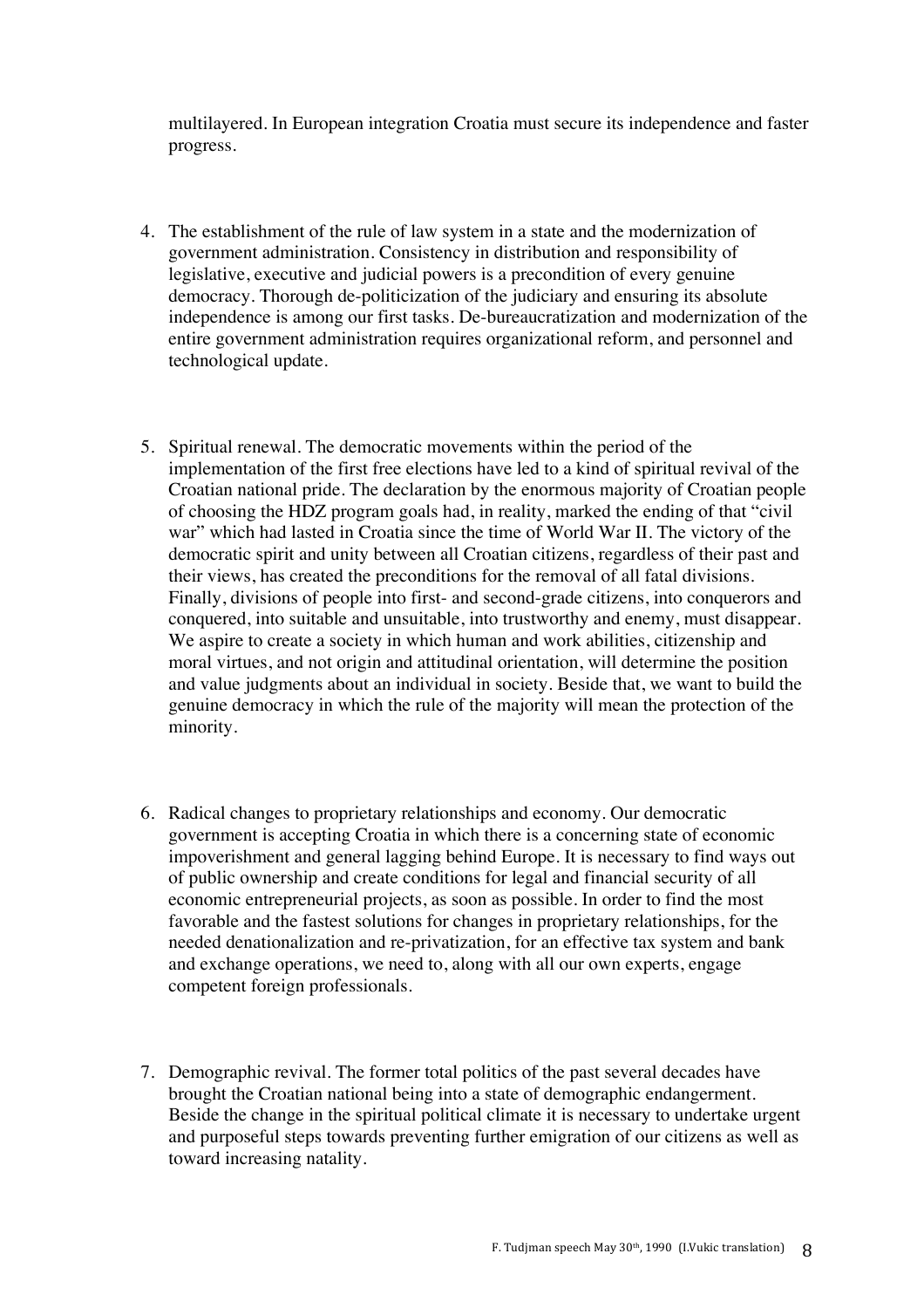- 8. Return and inclusion of emigrants. The establishment of spiritual unity between domiciled and emigrated Croatia is undoubtedly one of HDZ's successes, which already have significantly contributed to the carving out of democratic transformation. The new Croatian government should undertake purposeful steps on all levels for the enablement of the quickest possible return of as many Croatians as possible from the world to the homeland. We also need to seriously address the possibility of moving one part of members of Croatian minorities to the depopulated hearths of many parts of the Croatian countryside. Investments by Croatian émigrés in all areas of economic life should be motivated through special privileges. Our distinctive attention must be focused on that, because they have enormous work experiences, technological and financial potential at their disposal with which they can significantly contribute to a faster economic and democratic transformation of their homeland.
- 9. The necessity of changes in public services. We need urgent and big changes in almost all areas of public life. Culture, science and education, health and social welfare, insurance, media and other public services are burdened with problems and substantial financial difficulties. The old regime leaves us in a spiritual and material desert in many areas, especially in education and teaching. We need the return to our pan-European educational traditions as much as we need a radical turnaround into the futuristic informational era. We need to remove the effects of coercion inflicted by ideological narrow-mindedness upon the culture and the arts by releasing the potential of creativity of modern artists and culturally ambitious people, and striving toward genuine appreciation of the authentic national cultural heritage, but also keeping in step with the superior accomplishments of modern culture of other nations.
- 10. Moral renewal and work ethics. The unnatural real-Socialist system leaves us the inheritance of fatal consequences especially because it had, through its perversion, demolished and belittled all traditional values and moral norms. This equally relates to family and school education, to professional, work and business ethics. Distortions in the value system paved the way for the escape or apathy of the wise and the capable, and for the advancement of the incapable and inconsiderate careerists. It's going to be a hard and long-lasting job making changes to such a distorted value system, but we must commence with that job immediately, in all spheres and pores of life.

Honorable representatives and officers of the first truly democratic Croatian Parliament!

In conclusion, I thank you once again on the trust you have shown and, at the same time, allow me to direct these words to all the citizens of Croatia and to the entire Croatian nation. Resurrecting – at the time of the electoral breaking point – the subdued and injured national conscience and the thwarted pride of Croatian people, and also the lost hope of all Croatian citizens, we have inspired, by releasing the enormous spiritual and rational energy of the